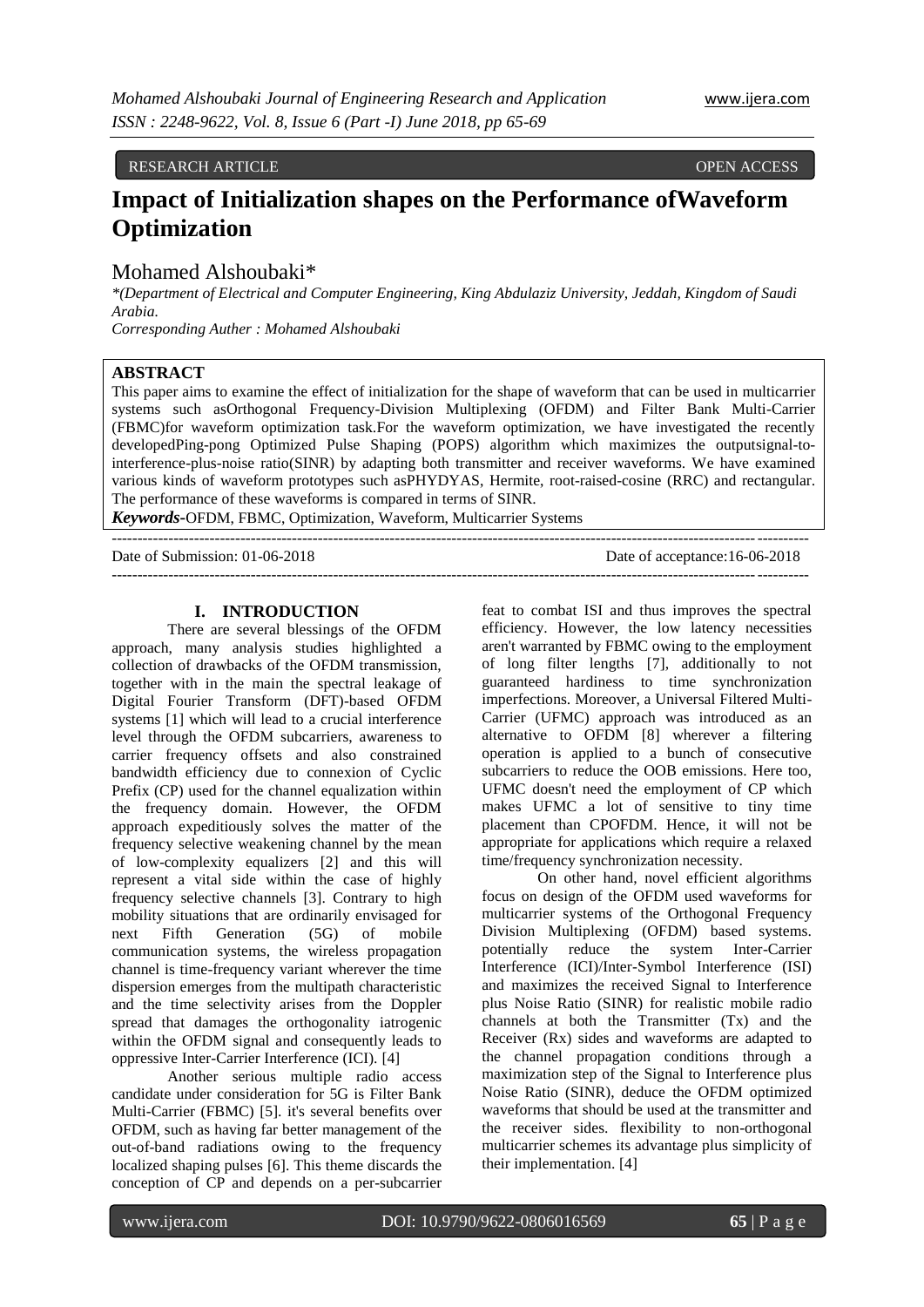Furthermore, by 2020, Internet of Things (IoT) and the Machine Type Communication (MTC) will be one of key communication which use small data packets [9] and that will result in oppressive Inter-Carrier Interference (ICI) and Inter-Symbol Interference (ISI), which leads to significant performance degradation in OFDM systems. POPS-OFDM for different Tx/Rx pulse shape durations was proposed that efficiently reduces the ISI and ICI and also minimizes the energy spreading offer a spectacular reduction in terms of out-of-band (OOB) spectrum leakage [10, 11].

An optimum waveform designed for multicarrier transmissions over rapidly time-varying and strongly delay-spread channels. and a novel optimizing algorithm for the transmitter and receiver waveforms is planned. The optimized waveforms offer a neat reduction in ICI/ISI and guarantee greatest SINRs for realistic mobile radio channels. additionally, to it, POPSOFDM waveforms offer 6 orders of magnitude reduction in out-of-band emissions and reveal an excellent strength to<br>synchronization errors. Simulation results synchronization errors. Simulation results incontestable the wonderful performance of the planned solutions and highlighted the property of the efficient reduction of the spectral leakage obtained through the optimized waveforms. To test the robustness of the POPS algorithm, we evaluated its sensitivity to time and frequency synchronization and also to the initialization parameters. The obtained results showed the good performance of our waveforms optimization algorithm even in high mobility propagation channels. As such, the solutions can be seen as an attractive candidate for the optimization of the spectrum allocation in 5G systems. A possible challenging research axis consists in extending the optimization for the OQAM/OFDM systems [12]. Another interesting perspective can be investigated such that the design of OFDM pulse shapes optimized for partial equalization, for carrier aggregation and for a lower latency, with tolerant to bursty communications with relaxed synchronization [10, 13, 14].

Section 2 presents the system model. In Section 3, we present the SINR analysis and its optimization. Simulation results are provided in Section 4. Lastly, conclusion is drawn along with future direction in Section 5.

Notation: The boldface lower case letters denote vectors and the boldface upper case letters refer to matrices. The superscripts  $\overline{I}$  and  $\cdot$ , denote the transpose and the element-wise conjugation, respectively. In addition, **I**denotes the identity matrix with ones in the main diagonal and zeros elsewhere.

#### **II. SYSTEM MODEL**

T represents the OFDM symbol duration and F represent the frequency separation between two

adjacent subcarriers. Let  $a_{m,n}$ ,  $m, n \in \mathbb{Z}$ , be the transmitted symbol at time *n*T using subcarrier *m*F and assumed to be independent identically distributed (i.i.d.) with zero mean and energy equal to E. The baseband transmitted signal is shown by the following summation:

$$
e(t) = \sum_{m,n} a_{mn} \varphi_{mn}(t), \qquad (1)
$$

where  $\varphi_{m,n}$  denotes the time and frequency shifted version of the OFDM transmitter prototype waveform.Assuming a linear time-varying multipath channel h(p,q) with q and p standing respectively for the normalized observation time and the time delay, the received signal has the following expression:

$$
r_q = \sum_{m,n} a_{mn} \sum_p h(p,q) [\varphi_{mn}]_{q-p} + n_q \qquad (2)
$$

$$
= \sum_{m,n} a_{mn} [\bar{\varphi}_{mn}]_{q-p} + n_q,
$$

where nq is additive noise. to simplify the derivations, we presume a channel with a finite path number, K, with the following channel impulse response:

$$
h(p,q) = \sum_{k=0}^{K-1} h_k e^{j2\pi\nu_k T_p q} \delta_K(p - p_k), \tag{3}
$$

where  $h_k$ ,  $v_k$  and  $p_k$  are respectively the amplitude, Doppler frequency and the time delay of the kth path. The paths amplitudes  $h_k$  are assumed to be i.i.d. complex Gaussian variables with zero mean.This scattering function obeys to the Jakes model that is decoupled from the dispersion in the time domain denoted  $β(p)$  This means that scattering function S(p,v)= β(p)α(v) such that

$$
\alpha(\nu) = \begin{cases} \frac{1}{\pi B_d} \frac{1}{\sqrt{1 - (\frac{2\nu}{B_d})^2}} & \text{if } |\nu| < \frac{B_d}{2} \\ 0 & \text{if } \frac{B_d}{2} \le |\nu| \le \frac{1}{2T_c} \end{cases}
$$
 (4)

### **III. SINR ANALYSIS AND OPTIMIZATION**

In this analysis we consider power as measurement of the previous system model, we can see the average power of the useful terms is represented by

$$
P_S = E \boldsymbol{\varPsi}^H \mathbf{K} \mathbf{S}_{S(p,\nu)}^{\varphi} \boldsymbol{\varPsi}
$$
 (5)

and the mean power of interference over channel realizations is given by

$$
P_I = E \boldsymbol{\varPsi}^H \mathbf{KI}^{\varphi}_{S(p,\nu)} \boldsymbol{\varPsi}
$$
 (6)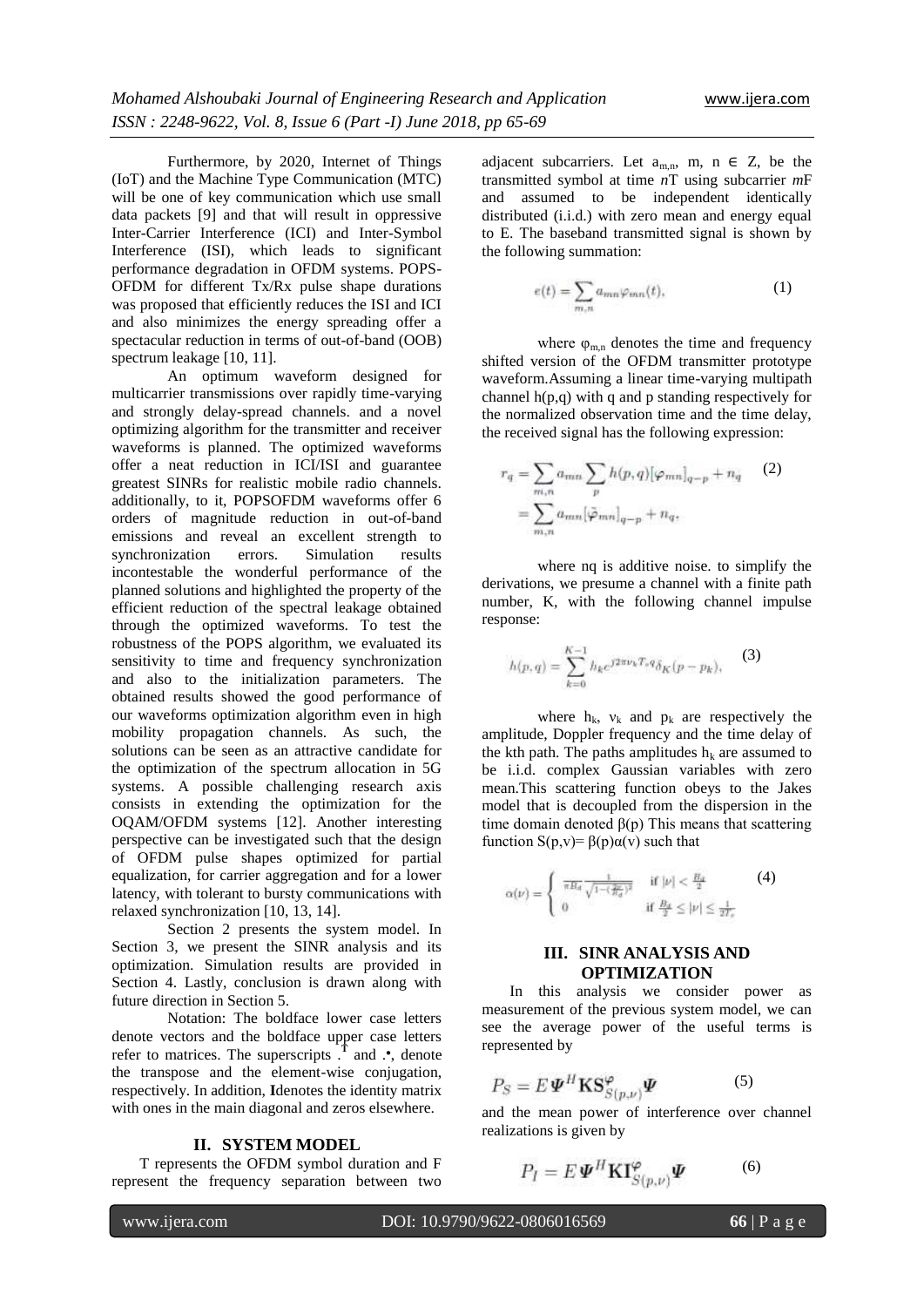and the noise average power is given by

$$
P_N = \mathbb{E}[|\langle \boldsymbol{\varPsi}_{00}, \boldsymbol{n} \rangle|^2] \tag{7}
$$

$$
= \boldsymbol{\varPsi}_{00}^H \mathbb{E}[\mathbf{n}\mathbf{n}^H] \boldsymbol{\varPsi}_{00}^H
$$

since the noise is assumed to be white and colored. therefore its covariance matrix is equal to  $\mathbf{R}_{a,b} = \mathbf{E}[\text{nn}^H]$  for colored noise where  $\mathbf{R}_{a,b} = \mu^{|a-b|}$  and  $0 < \mu < 1$  however for white noise its covariance matrix is equal to  $\mathbf{R}_{nn} = \mathbf{E}[nn^H] = N_0 \mathbf{I}$ . Consequently, as the prototypes are of unitary energy, then  $P_N = N_0$ . Using the obtained expressions of the useful power  $P_s$ , the interference power  $P_I$  and the noise power  $N_0$  of the white noise, the SINR has the following expression:

$$
SINR = \frac{P_S}{P_I + P_N} = \frac{\Psi^H \mathbf{K} \mathbf{S}_{S(p,\nu)}^{\varphi} \Psi}{\Psi^H \mathbf{K} \mathbf{I}_{S(p,\nu)}^{\varphi} \Psi + \frac{N_0}{E}} \tag{8}
$$

The main goal of this algorithm maximizes the SINR at particular SNR value through determining the couple  $(\varphi, \Psi)$ . Firstly, we should choose the Lagrange multiplier, we apply a derivation of the SINR that contains the transmitted or receiver prototype. Then we do the same for the auxiliary functions and we make an identification of the obtained terms. Finally, the gradient of the SINR with respect to  $\Psi$  is represented as below:

$$
\frac{\partial SINR}{\partial \Psi} = \frac{-2\Psi^H \mathbf{K} \mathbf{S}_{S(p,\nu)}^{\varphi} \Psi}{(\Psi^H \mathbf{K} \mathbf{I}_{S(p,\nu)}^{\varphi} \Psi + \frac{N_0}{E})^2} (\mathbf{K} \mathbf{I}_{S(p,\nu)}^{\varphi} \Psi \tag{9}
$$
\n
$$
= \frac{1}{SINR} \mathbf{K} \mathbf{S}_{S(p,\nu)}^{\varphi} \Psi.
$$

The vector  $\Box$  most important to the optimum SINR, i.e.

$$
\mathbf{K} \mathbf{I}_{S(p,\nu)}^{\varphi} \Psi - \frac{1}{SINR} \mathbf{K} \mathbf{S}_{S(p,\nu)}^{\varphi} \Psi = 0.
$$
 (10)

Referring to expression (10), the Lagrange multiplier **□** should be equal to the inverse of the SINR. The optimization problem could be solved by the general eigenvalue problem (GEP), since we have to solve (10). As our object is to maximize the SINR and as  $1/\Box$  is an eigenvalue of (**KI**, **KS**) in expression (9), the optimum value  $\Box_{\text{opt}}=1/\text{SINR}_{\text{max}}$  corresponds to its maximum eigenvalue in order to meet our expectations. It results that**Ψ**opt is the eigenvector associated to the eigenvalue  $\mathbf{L}_{\text{opt}}$  of the GEP (**KI**, **KS**). (see Algorithm 1 [4]). We are coming up with a Lagrange multiplier evaluation that can be characterized as a direct, simple and streamlined

#### approach. *Algorithm 1 of [4]*

```
Require: channel parameters (K, p_k, \nu_k, h_k, T_s), \varphi^{(0)}, \varepsilon,
      dequire: channel parameters (K, p_k, \nu_k, h_k)<br>
\Psi^{(0)} = 0, e^{(\Psi)} = e^{(\varphi)} = 2, k = 0, SNR<br>
Compute \mathbf{KS}^{(\varphi)}_{S(p,\nu)} and \mathbf{KI}^{(\varphi)}_{S(p,\nu)}<br>
while e^{(\Psi)} > \epsilon or e^{(\varphi)} > \epsilon do<br>
\lambda = \epsilon i g(\mathbf{KS}^{(\varphi(k))}_{S(p,\nu)}, \mathbf{KI}^{(\varphi(k))}_{S(p,\nu)})<br>
k \leftk \leftarrow k + 1\Phi^{(k)} eigenvector associated to \lambda_{max}<br>
Evaluate \mathbf{Kl}_{S(-p,-\nu)}^{g(k)} and \mathbf{KS}_{S(-p,-\nu)}^{g(k)}<br>
\nu = eig(\mathbf{KS}_{S(-p,-\nu)}^{g(k)}, \mathbf{Kl}_{S(-p,-\nu)}^{g(k)})<br>
\varphi^{(h)} eigenvector associated to \nu_{max}<br>
Evaluate errors: e^{(\Psi)} = ||\Psi^{(k+1e^{(\varphi)}=\|\varphi^{(k+1)}-\varphi^{(k)}\|end while
```
#### **IV. RESULTS AND DISCUSSION**

We provide simulation results and study the performance of multicarrier system in terms of SINR. The performance evaluation is carried out by varying the different parameter such Q=128,  $SNR = 30dB$ ,  $BdTm = 10-3$  and  $D=1$ . Firstly, we examine various initial shapes of  $\varphi$  and  $\Psi$  included four prototypes. Case 1 uses PHYDYAS prototype whereas case 2 use RRC prototype and Hermite in case 3. However, case 4 use rectangular as shown in figure 1 and 2. It is noticeable thatrectangular shape has sharpest edge unlike another shape and its power in frequency domain has highest value compared to others. However lowest value has been reached through using PHYDYAS prototype as shown in figure 2. A dramatic increase in SINR for both conventional and optimized waveforms from 0.02 to 0.1 Bd/F after than it slightly decreasing. For given parameters, SINR reach its peak in 0.11 Bd/F under both noise effect white and colored. For instance, we gain more than 1.5 dB at 0.12 Bd/F and almost 1 dB at 0.08 Bd/F if we compare between conventional and optimized waveform as shown in figure 3. In figure 4, the plot shows the effect of colored noise on the system and we can see the performance degraded by less than 10% of performance with considering white noise.



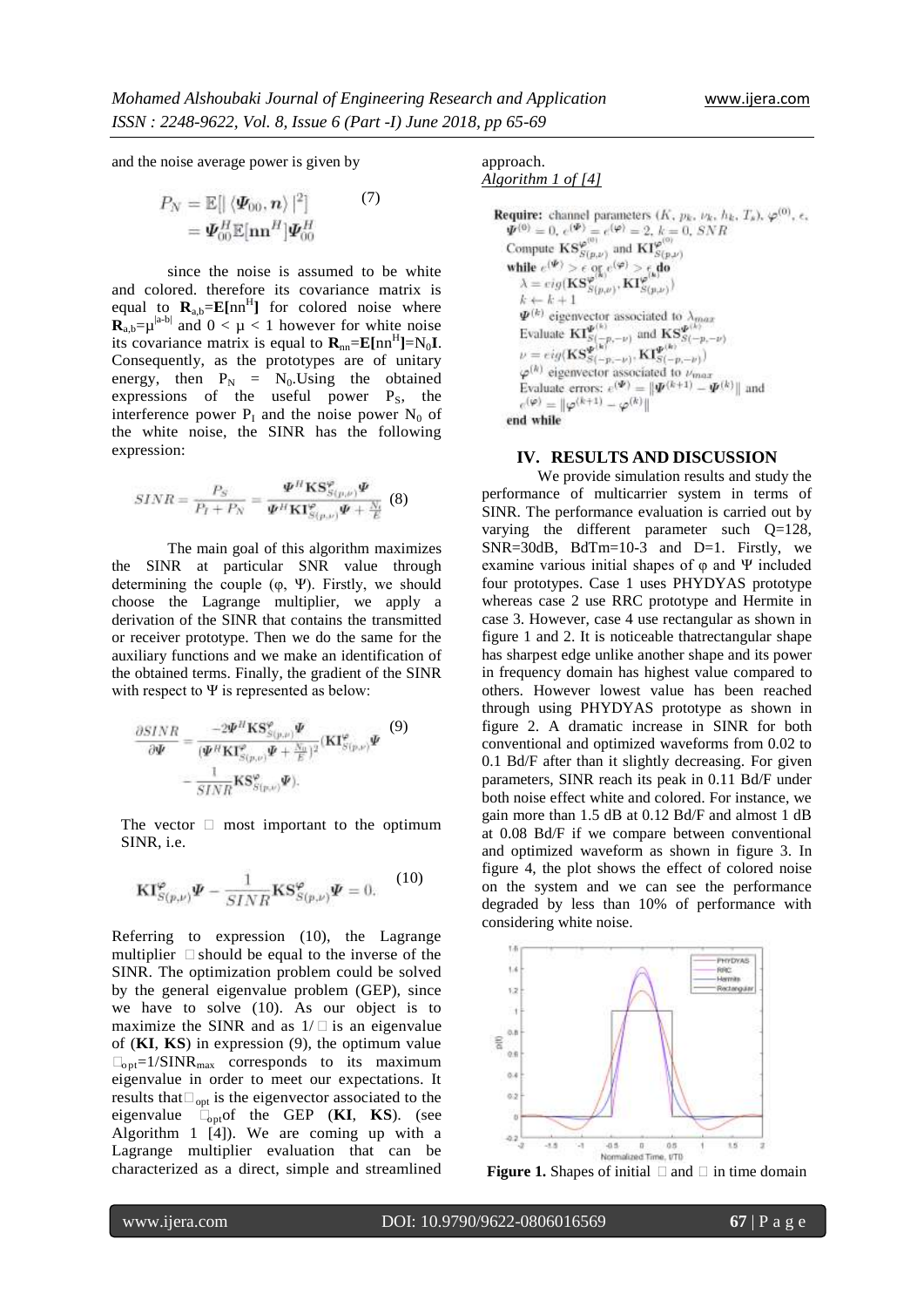

**Figure 2.** Shapes of initial  $\Box$  and  $\Box$  in frequency domain



**Figure 3.** Optimized SINR of Bd/F with white noise effect ( $Q=128$ , SNR=30dB, BdTm=10-3 and D=1)



**Figure 4.** Optimized SINR of Bd/F with colored noise effect (Q=128, SNR=30dB, BdTm=10-3 and  $D=1$ )

#### **V. CONCLUSION**

In this paper, we have examined the performance of multicarrier systems for various kinds of waveform prototypes such as PHYDYAS, Hermite, RRC and rectangular in term of SINR through applyingPOPS algorithm. The performance

is improved whatever the initial shape of waveform either under white noise or colored noise effects. All improved results are exactly same. POPS algorithm capable to optimize the performance by 1dB whatever shape of waveform to get optimum performance. A possible challenging research extends the optimization on MIMO system.

#### **REFERENCES**

- [1]. A. C. Polak, M. Wagner, M. F. Duarte, R. W. Jackson, and D. L. Goeckel, "Mitigation of spectral leakage for single carrier, blockprocessing cognitive radio receivers," Digit. Commun. Networks, no. January, pp. 1–5, 2017.
- [2]. J. Zhang, L. Luo, and Z. Shi, "Quadrature OFDMA systems based on layered FFT structure," IEEE Trans. Commun., vol. 57, no. 3, pp. 850–860, Mar. 2009.
- [3]. P. Schniter, "Low-Complexity Equalization of OFDM in Doubly Selective Channels," IEEE Trans. Signal Process., vol. 52, no. 4, pp. 1002–1011, Apr. 2004.
- [4]. M. Siala, F. Abdelkefi, and Z. Hraiech, "Novel algorithms for optimal waveforms design in multicarrier systems," IEEE Wirel. Commun. Netw. Conf. WCNC, vol. 1, pp. 1270–1275, 2014.
- [5]. F. Schaich and T. Wild, "Waveform contenders for 5G & amp;#x2014; OFDM vs. FBMC vs. UFMC," in 2014 6th International Symposium on Communications, Control and Signal Processing (ISCCSP), 2014, pp. 457– 460.
- [6]. N. Michailow et al., "Generalized frequency division multiplexing for 5th generation cellular networks," IEEE Trans. Commun., vol. 62, no. 9, pp. 3045–3061, 2014.
- [7]. F. A. Gutiérrez, P. Perry, A. Saljoghei, F. A. Gutiérrez, P. Perry, and L. P. Barry, "Filter Bank Multicarrier ( FBMC ) for long-reach intensity modulated optical access networks access networks," Opt. Commun., vol. 389, no. March, pp. 110–117, 2017.
- [8]. A. Iqbal, S. Shah, and M. Amir, "Adaptive Investigating Universal Filtered Multi-Carrier (UFMC) Performance Analysis in 5G Cognitive Radio Based Sensor Network (CSNs)," Int. J., 2017.
- [9]. S. Andreev et al., "Efficient small data access for machine-type communications in LTE," IEEE Int. Conf. Commun., no. June, pp. 3569–3574, 2013.
- [10]. Z. Hraiech, F. Abdelkefi, and M. Siala, "POPS-OFDM with different Tx/Rx pulse shape durations for 5G systems," 2015 5th Int. Conf. Commun. Networking, COMNET 2015 - Proc., 2016.